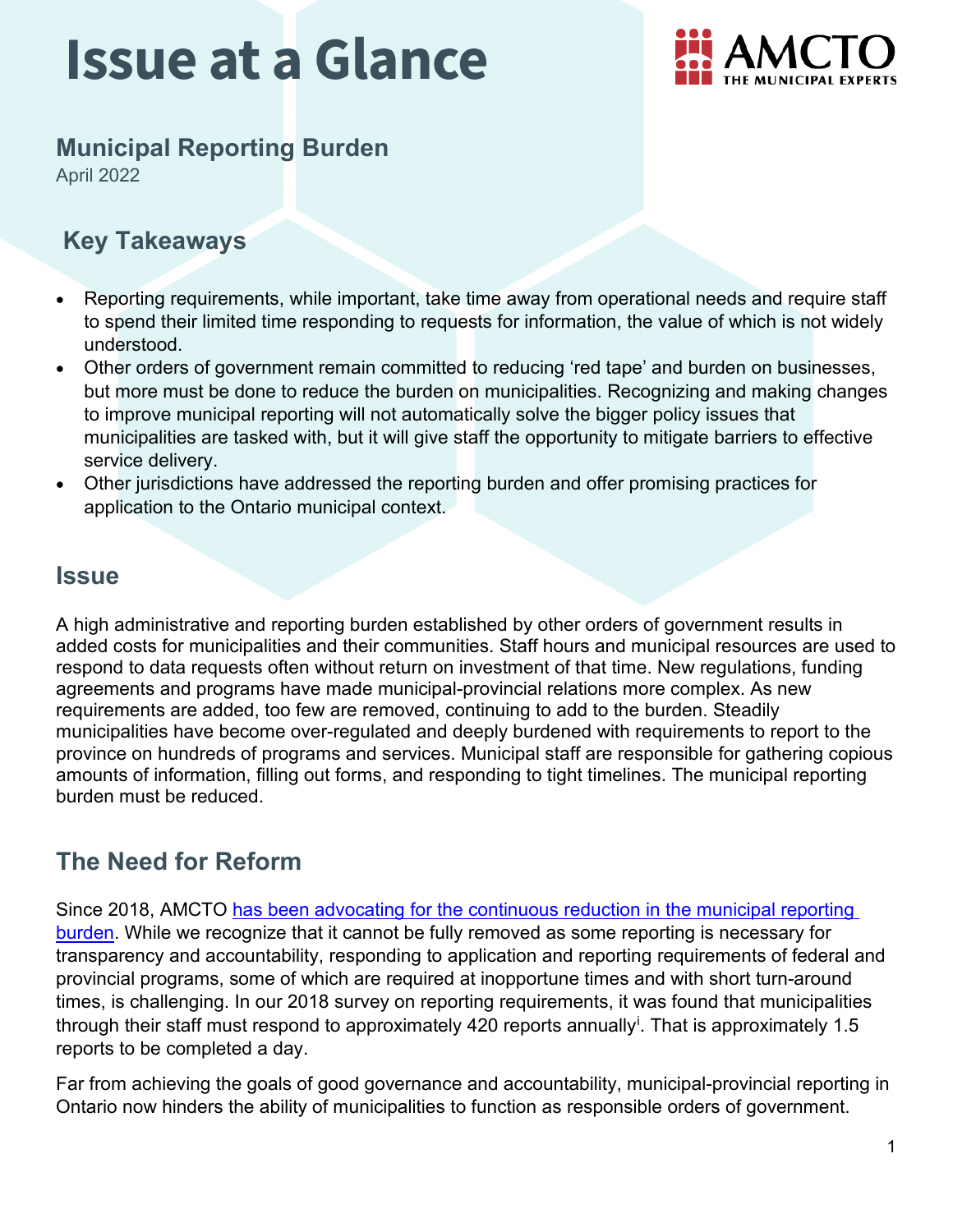

Reporting threatens to weaken municipal productivity at a time when municipalities must modernize to face increasing citizen demands.

While the Province has indicated it has made some progress on the reduction, consolidation or [simplification of reporting requirements,](https://www.mfoa.on.ca/mfoa/MAIN/MFOA_Policy_Projects/MMAH_Inventory_Required_Municipal_Reports) it must be an iterative whole-of-government effort. New requirements are added all the time, while the sticking points of existing reporting remain.

#### **Return on Investment of Time and Resources**

The return on investment of staff time and resources to complete these tasks, either for municipalities themselves or for the province is unclear. Some data collection, such as the Financial Information Return (FIR), are collected from municipalities, however, questions remain regarding the purpose, value and impact of how this and other reported data is used to inform decision-making. If this data is of value to other orders of government, then the collected data may also be of wider value. Data shared with the federal or provincial government should be consolidated and shared back with municipalities and the public in meaningful ways.

#### **Rationale for Government Action on Municipal Burden Reduction**

While successive governments both federally and provincially have committed to burden reduction for businesses<sup>[ii](#page-3-1)</sup>, municipalities have been left out of this equation. More needs to be done to understand the impacts of administrative and reporting burdens imposed on municipalities and their staff.

To really understand all the requirements other orders of government impose on municipalities, and to reduce, consolidate or remove requirements, the federal and provincial governments should have an open dialogue with municipal staff. Requests for reports and information should be tracked by the federal and provincial governments and this information should be analyzed to determine its relevancy in resolving problems, informing, or supporting policies and decision-making. This process must be iterative rather than a one-time exercise and must be collaborative with the common goal of gathering and reporting on valuable data.

The Province has indicated its interest in applying LEAN methodologies<sup>[iii](#page-3-2)</sup> to various processes including planning and development matters  $\dot{v}$ , and is also utilizing user-centred design principles as it builds new digital go[v](#page-3-4)ernment services<sup>v</sup>. Applying these principles could be beneficial by helping to mitigate barriers to local service delivery. This could result in the optimization of processes on the provincial side as well.

#### **Lessons from Other Jurisdictions**

There are examples from other jurisdictions that can be applied to the municipal context. The Government of Canada's Treasury Board Secretariat maintains a list of reports it requires its federal departments to submit. Using a similar approach across departments and agencies for both federal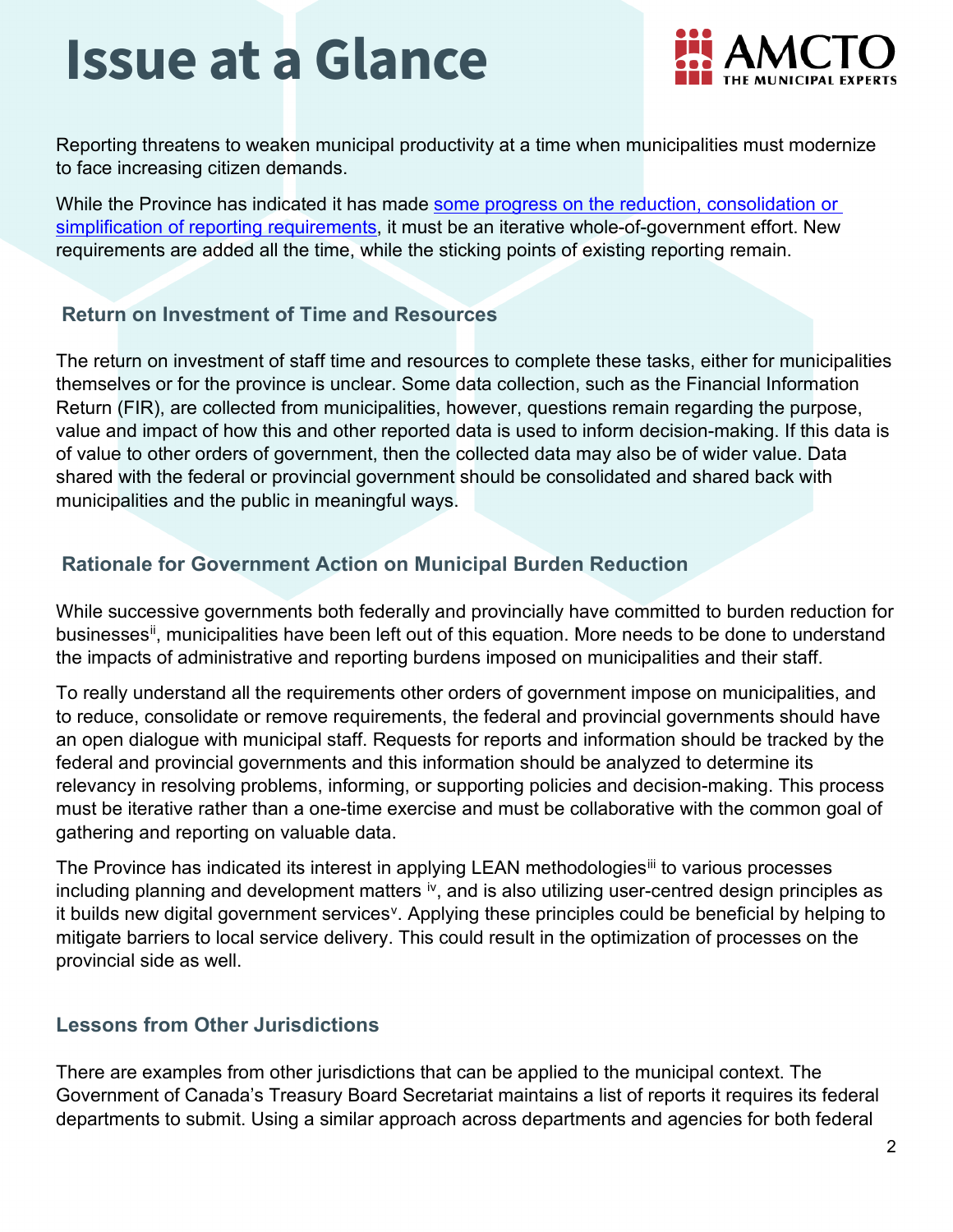

and provincial imposed municipal reporting requirements, is a good first step. This would catalogue the reporting requirement timelines of such reports<sup>vi</sup>.

In the UK, the [Single Data List](https://www.gov.uk/government/publications/single-data-list#:%7E:text=Details,it%20without%20receiving%20extra%20funding) has been compiled and maintained since 2010. The iterative partnership between the UK and its local governments have succeeded in reducing the number of required datasets by 81 in the project's first five years. This list continues to be maintained and there is an ongoing dialogue with government and stakeholders to continue the burden reduction work. It is supported by a New Burdens Doctrine<sup>vii</sup>.

In New South Wales, Australia, the Independent Pricing and Regulatory Tribunal (IPART) conducted a review with a mandate to "identify inefficient, unnecessary, or excessive burdens placed on local government… in the form of planning, reporting and compliance obligations, and to make recommendations for how these burdens can be reduced."[viii](#page-3-7) The state government committed to consultation with the sector. [ix](#page-3-8)

### **Conclusion**

Reporting requirements remain burdensome for municipalities and their staff. The conclusions of our 2018 report remain relevant, and we continue to advance our below recommendations to the other orders of government for consideration.

#### **Ideal solution**

Our members would like to see federal and provincial governments:

- 1. Work with AMCTO and other municipal associations through an iterative process to simplify, reduce, and condense various application and reporting requirements on municipalities while ensuring accountability and transparency.
- 2. Maintain an updated listing of municipal reporting requirements and make it publicly available as open data. This list should include opt-in programs. Other orders of government should be able to effectively maintain a current list of all reports required of municipalities and provide sound rationale for the purpose of collecting such data including how this information will be used.
- 3. Apply lean, agile, and user-centred design principles to the review of reporting and application requirements.
- 4. Recognize the burden and look for opportunities to streamline and reduce the regulatory and reporting regime for Ontario's municipalities for current and future programs. Build federal and provincial government cultures that look at the value of the information collected, rather than collecting data for the sake of it. This would help define return on investment of municipal staff time.